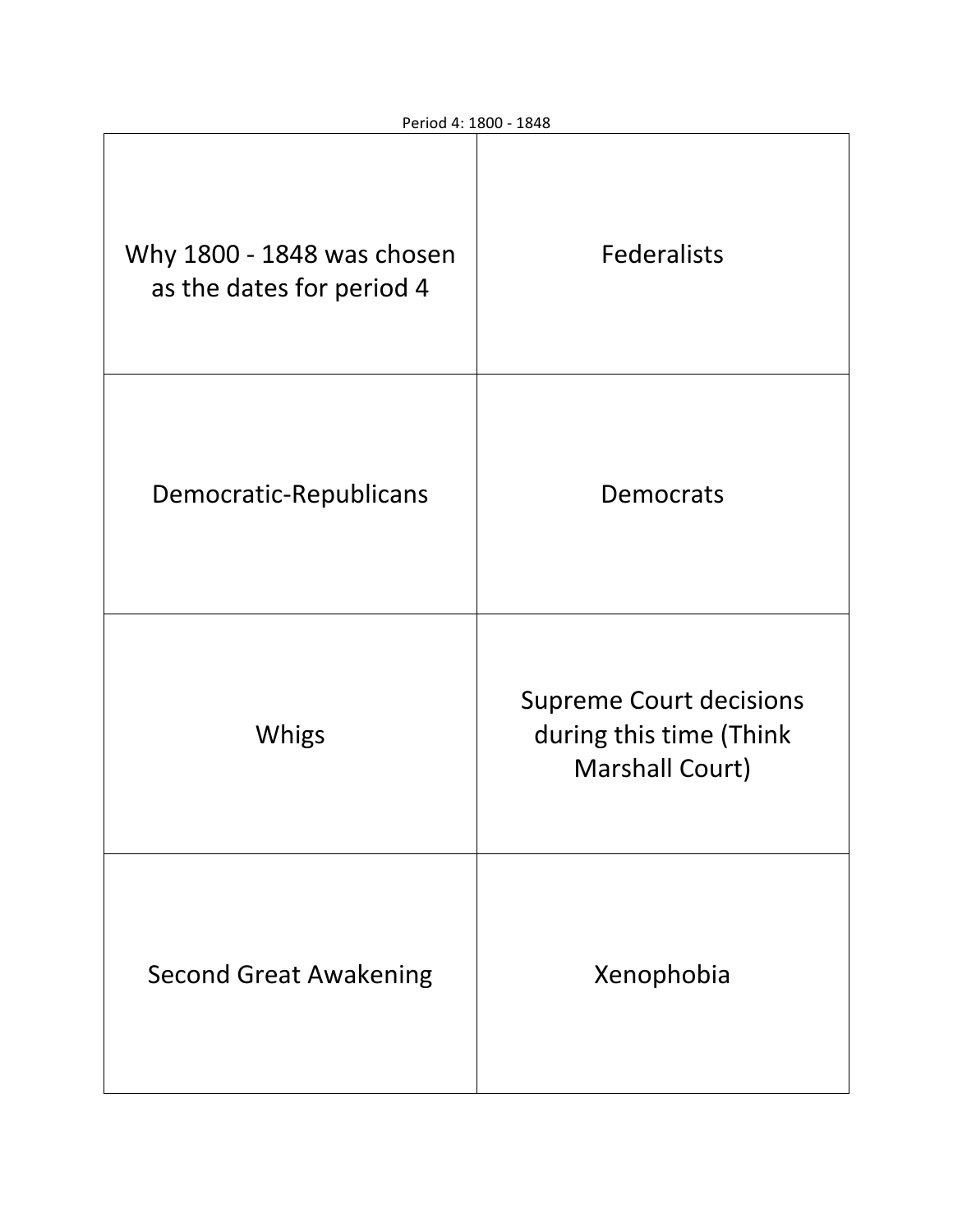| Political Party led by Hamilton<br>- pro-British; supported by the<br>wealthy; pro-merchants and<br>trade; Favored the National<br>Bank (BUS); loose<br>interpretation | Beginning with Jefferson's<br>presidency (Revolution of<br>1800), ending with the Seneca<br><b>Falls Convention and Mexican</b><br>American War            |
|------------------------------------------------------------------------------------------------------------------------------------------------------------------------|------------------------------------------------------------------------------------------------------------------------------------------------------------|
| Party led by Jackson -<br>"Common Man"; pro states'<br>rights; against the BUS                                                                                         | Political Party led by Jefferson<br>- pro-French; supported by<br>middle-class and farmers; pro-<br>agriculture; against the BUS;<br>strict interpretation |
| Asserted federal power of<br>states (McCulloch v. Maryland,<br>Gibbons v. Ogden); judicial<br>branch determined the<br>meaning of Constitution<br>(Marbury v. Madison) | Political Party led by Henry<br>Clay! Favored the BUS and the<br>American System; strong<br>legislative branch; against<br>"King Andrew I"                 |
| Fear of foreigners – helped<br>give rise to a <b>nativist</b><br>movement that was Anti-<br>Catholic                                                                   | Inspired many to achieve<br>perfection on earth; helped<br>influence reform movements<br>(abolitionism, women's rights,<br>temperance, etc.)               |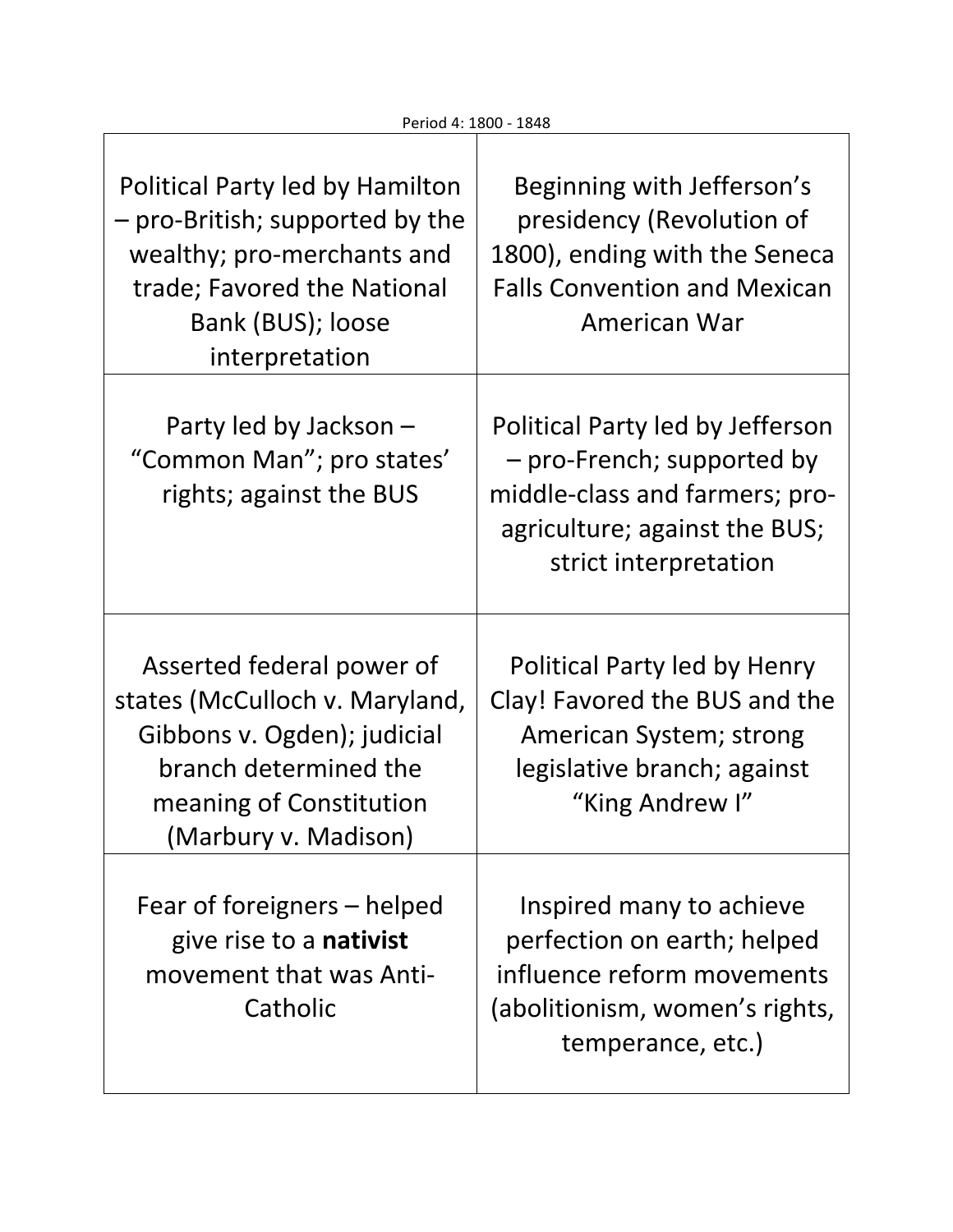| <b>American System</b>                      | <b>Market Revolution</b> |
|---------------------------------------------|--------------------------|
| Missouri Compromise<br>(Compromise of 1820) | Louisiana Purchase       |